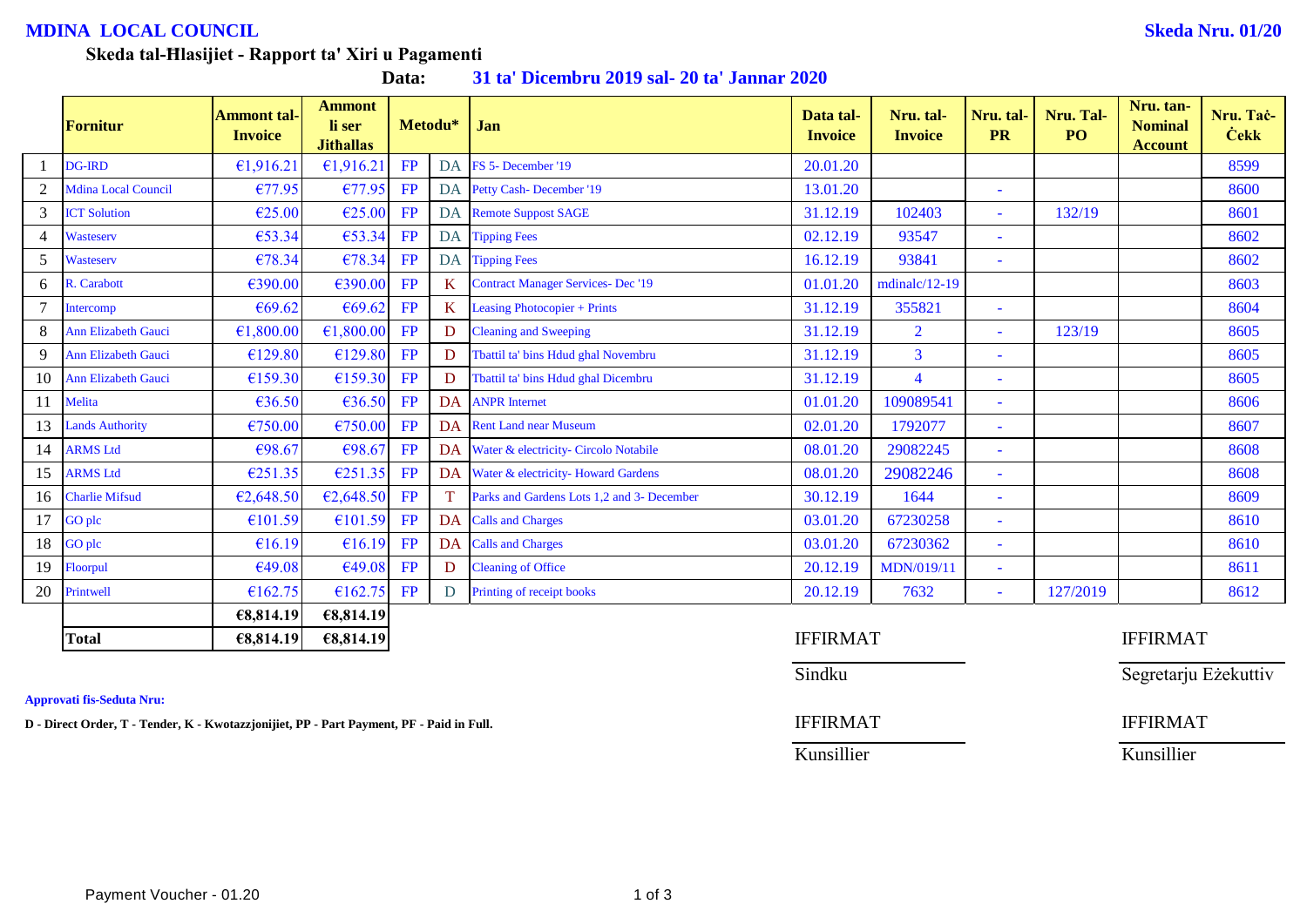### **MDINA LOCAL COUNCIL Skeda Nru. 01/20**

# **Skeda tal-Ħlasijiet - Rapport ta' Xiri u Pagamenti**

|                 | Fornitur      | <b>Ammont tal-</b><br><b>Invoice</b> | tiffranka  |    |   | Metodu* Deskrizzjoni                     | Data tal-<br><b>Invoice</b> | Nru. tal-<br><b>Invoice</b> | Nru. tal-<br><b>PR</b> | Nru. Tal-<br>PO | Nru. tan-<br><b>Nominal</b><br><b>Account</b> | Nru. Tač-<br><b>Cekk</b> |  |  |
|-----------------|---------------|--------------------------------------|------------|----|---|------------------------------------------|-----------------------------|-----------------------------|------------------------|-----------------|-----------------------------------------------|--------------------------|--|--|
| 21              | J. Bugeja     | €4,900.00                            | €4,900.00  | FP | D | <b>Maintenance Works Casino Notabile</b> | 15.01.20                    | 104                         |                        |                 |                                               | 8613                     |  |  |
| $\frac{22}{1}$  |               |                                      |            |    |   |                                          |                             |                             |                        |                 |                                               |                          |  |  |
| 23              |               |                                      |            |    |   |                                          |                             |                             |                        |                 |                                               |                          |  |  |
| 24              |               |                                      |            |    |   |                                          |                             |                             |                        |                 |                                               |                          |  |  |
| 25              |               |                                      |            |    |   |                                          |                             |                             |                        |                 |                                               |                          |  |  |
| 26              |               |                                      |            |    |   |                                          |                             |                             |                        |                 |                                               |                          |  |  |
| 27              |               |                                      |            |    |   |                                          |                             |                             |                        |                 |                                               |                          |  |  |
| $\frac{28}{1}$  |               |                                      |            |    |   |                                          |                             |                             |                        |                 |                                               |                          |  |  |
| 29              |               |                                      |            |    |   |                                          |                             |                             |                        |                 |                                               |                          |  |  |
| 30              |               |                                      |            |    |   |                                          |                             |                             |                        |                 |                                               |                          |  |  |
| 31              |               |                                      |            |    |   |                                          |                             |                             |                        |                 |                                               |                          |  |  |
| 32              |               |                                      |            |    |   |                                          |                             |                             |                        |                 |                                               |                          |  |  |
| 33              |               |                                      |            |    |   |                                          |                             |                             |                        |                 |                                               |                          |  |  |
| 34              |               |                                      |            |    |   |                                          |                             |                             |                        |                 |                                               |                          |  |  |
| 35              |               |                                      |            |    |   |                                          |                             |                             |                        |                 |                                               |                          |  |  |
| 36              |               |                                      |            |    |   |                                          |                             |                             | $\sim$                 |                 |                                               |                          |  |  |
| $\overline{37}$ |               |                                      |            |    |   |                                          |                             |                             | $\sim$                 |                 | $\sim$                                        |                          |  |  |
| 38              |               |                                      |            |    |   |                                          |                             |                             |                        |                 |                                               |                          |  |  |
| 39              |               |                                      |            |    |   |                                          |                             |                             |                        |                 |                                               |                          |  |  |
| 40              |               |                                      |            |    |   |                                          |                             |                             |                        |                 |                                               |                          |  |  |
|                 | Sub Total c/f | €4,900.00                            | 64,900.00  |    |   |                                          |                             |                             |                        |                 |                                               |                          |  |  |
|                 | Sub Total b/f | €8,814.19                            | €8,814.19  |    |   |                                          |                             |                             |                        |                 |                                               |                          |  |  |
|                 | <b>Total</b>  | £13,714.19                           | £13,714.19 |    |   |                                          | <b>IFFIRMAT</b>             |                             |                        |                 | <b>IFFIRMAT</b>                               |                          |  |  |

**Data: 31 ta' Dicembru 2019 sal- 20 ta' Jannar 2020**

**Approvati fis-Seduta Nru:**

**D - Direct Order, T - Tender, K - Kwotazzjonijiet, PP - Part Payment, PF - Paid in Full.** IFFIRMAT IFFIRMAT

| <b>IFFIRMAT</b> | <b>IFFIRMAT</b>      |
|-----------------|----------------------|
| Sindku          | Segretarju Eżekuttiv |
| <b>IFFIRMAT</b> | <b>IFFIRMAT</b>      |
|                 |                      |

Kunsillier Kunsillier